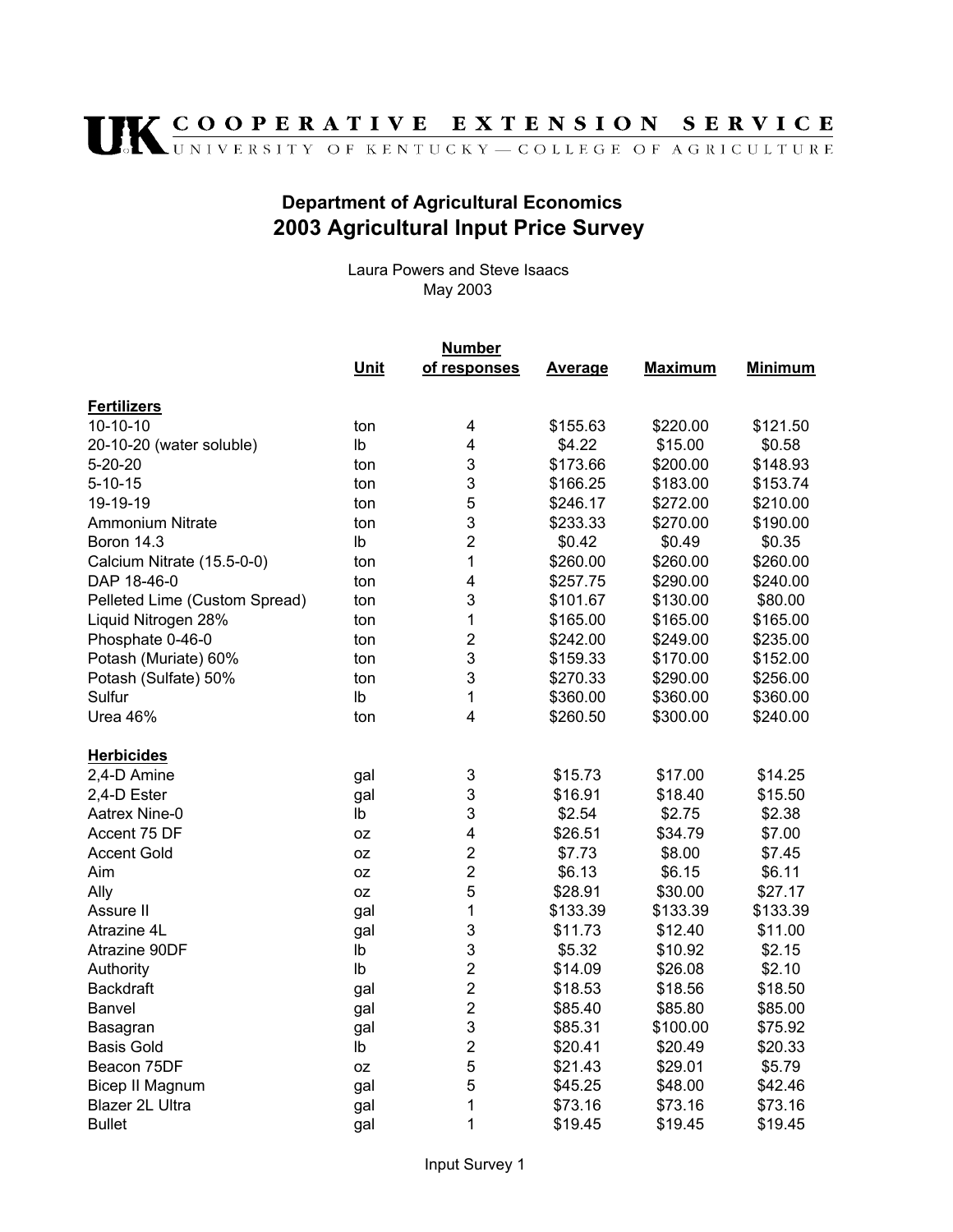|                       |             | <b>Number</b>           |                |                |                |  |  |
|-----------------------|-------------|-------------------------|----------------|----------------|----------------|--|--|
|                       | <u>Unit</u> | of responses            | <b>Average</b> | <b>Maximum</b> | <b>Minimum</b> |  |  |
| <b>Buctril 2EC</b>    | gal         | 1                       | \$60.00        | \$60.00        | \$60.00        |  |  |
| Butyrac 200           | gal         | 1                       | \$37.20        | \$37.20        | \$37.20        |  |  |
| Callisto              | gal         | 2                       | \$526.27       | \$536.00       | \$516.53       |  |  |
| Canopy SP             | lb          | 1                       | \$29.00        | \$29.00        | \$29.00        |  |  |
| Canopy XL             | Ib          | 2                       | \$30.72        | \$31.00        | \$30.43        |  |  |
| Clarity               | gal         | 4                       | \$94.08        | \$99.20        | \$85.00        |  |  |
| Classic 25DF          | 0Z          | 1                       | \$12.94        | \$12.94        | \$12.94        |  |  |
| Cobra 2L              | gal         | 2                       | \$148.64       | \$153.17       | \$144.10       |  |  |
| Command 3ME           | gal         | 4                       | \$95.95        | \$112.00       | \$88.00        |  |  |
| Crop oil Concentrate  | gal         | 3                       | \$6.54         | \$7.20         | \$5.80         |  |  |
| Crossbow              | gal         | 5                       | \$55.13        | \$59.00        | \$49.98        |  |  |
| Curbit 3E             | gal         | $\overline{2}$          | \$46.51        | \$52.00        | \$41.02        |  |  |
| Degree Ztra           | gal         | 3                       | \$32.61        | \$33.99        | \$30.52        |  |  |
| Devrinol 50DF         | lb          | 3                       | \$10.29        | \$11.75        | \$9.08         |  |  |
| <b>Distinct</b>       | lb          | 1                       | \$41.58        | \$41.58        | \$41.58        |  |  |
| Dual II Magnum        | gal         | 4                       | \$114.21       | \$121.10       | \$109.75       |  |  |
| Exceed 57DF           | 0Z          | 3                       | \$12.53        | \$13.50        | \$11.68        |  |  |
| Extreme               | gal         | 1                       | \$30.87        | \$30.87        | \$30.87        |  |  |
| FieldMaster           | gal         | 1                       | \$26.50        | \$26.50        | \$26.50        |  |  |
| FirstRate             | Ib          | 1                       | \$428.21       | \$428.21       | \$428.21       |  |  |
| FlexStar              | gal         | $\overline{2}$          | \$100.71       | \$103.59       | \$97.83        |  |  |
| Fusilade DX           | gal         | 1                       | \$129.00       | \$129.00       | \$129.00       |  |  |
| Fusion                | gal         | 3                       | \$248.69       | \$432.56       | \$152.02       |  |  |
| <b>Glyphomax Plus</b> | gal         | 1                       | \$32.00        | \$32.00        | \$32.00        |  |  |
| Glyphosate            | gal         | 1                       | \$68.00        | \$68.00        | \$68.00        |  |  |
| Guardsman             | gal         | 1                       | \$43.89        | \$43.89        | \$43.89        |  |  |
| Gramoxone Max         | gal         | 5                       | \$43.41        | \$54.00        | \$38.77        |  |  |
| Harmony Extra         | 0Z          | 4                       | \$13.12        | \$13.68        | \$12.40        |  |  |
| Harmony GT            | 0Z          | 3                       | \$12.20        | \$13.68        | \$11.24        |  |  |
| Harness Extra 5.6 L   | gal         | 1                       | \$37.91        | \$37.91        | \$37.91        |  |  |
| Karmex                | lb          | 2                       | \$6.28         | \$7.25         | \$5.31         |  |  |
| Kerb 50W              | lb          | 1                       | \$34.00        | \$34.00        | \$34.00        |  |  |
| Lasso                 | gal         | $\overline{2}$          | \$24.24        | \$25.41        | \$23.06        |  |  |
| <b>Liberty ATZ</b>    | gal         | 4                       | \$66.87        | \$71.60        | \$61.43        |  |  |
| Lightning (IMI- corn) | OZ          | 3                       | \$12.56        | \$13.31        | \$11.83        |  |  |
| Nonionic Surfactant   | gal         | 3                       | \$10.63        | \$12.00        | \$7.95         |  |  |
| Option                | 0Z          | 1                       | \$11.18        | \$11.18        | \$11.18        |  |  |
| Permit 75DG           | 0Z          | 1                       | \$16.00        | \$16.00        | \$16.00        |  |  |
| Poast Plus 1E         | gal         | $\overline{\mathbf{c}}$ | \$57.80        | \$60.00        | \$55.60        |  |  |
| Poast                 | gal         | 3                       | \$83.31        | \$108.00       | \$66.41        |  |  |
| Princep 4L            | gal         | $\overline{\mathbf{c}}$ | \$17.34        | \$17.50        | \$17.17        |  |  |
| Princep 90DF          | lb          | 1                       | \$3.95         | \$3.95         | \$3.95         |  |  |
| Prowl 3.3 EC          | gal         | 5                       | \$24.64        | \$31.20        | \$21.42        |  |  |
| Pursuit 70 DG         | 0Z          | 4                       | \$11.81        | \$12.56        | \$11.11        |  |  |
| Raptor                | gal         | $\overline{c}$          | \$526.60       | \$529.20       | \$524.00       |  |  |
| Redeem R&P            | gal         | 1                       | \$72.28        | \$72.28        | \$72.28        |  |  |
| Reflex 2L             | gal         | $\overline{c}$          | \$90.30        | \$92.11        | \$88.48        |  |  |
| Roundup Original      | gal         | 3                       | \$55.65        | \$90.00        | \$34.94        |  |  |
| Roundup UltraDRY      | gal         | 1                       | \$8.60         | \$8.60         | \$8.60         |  |  |
|                       |             |                         |                |                |                |  |  |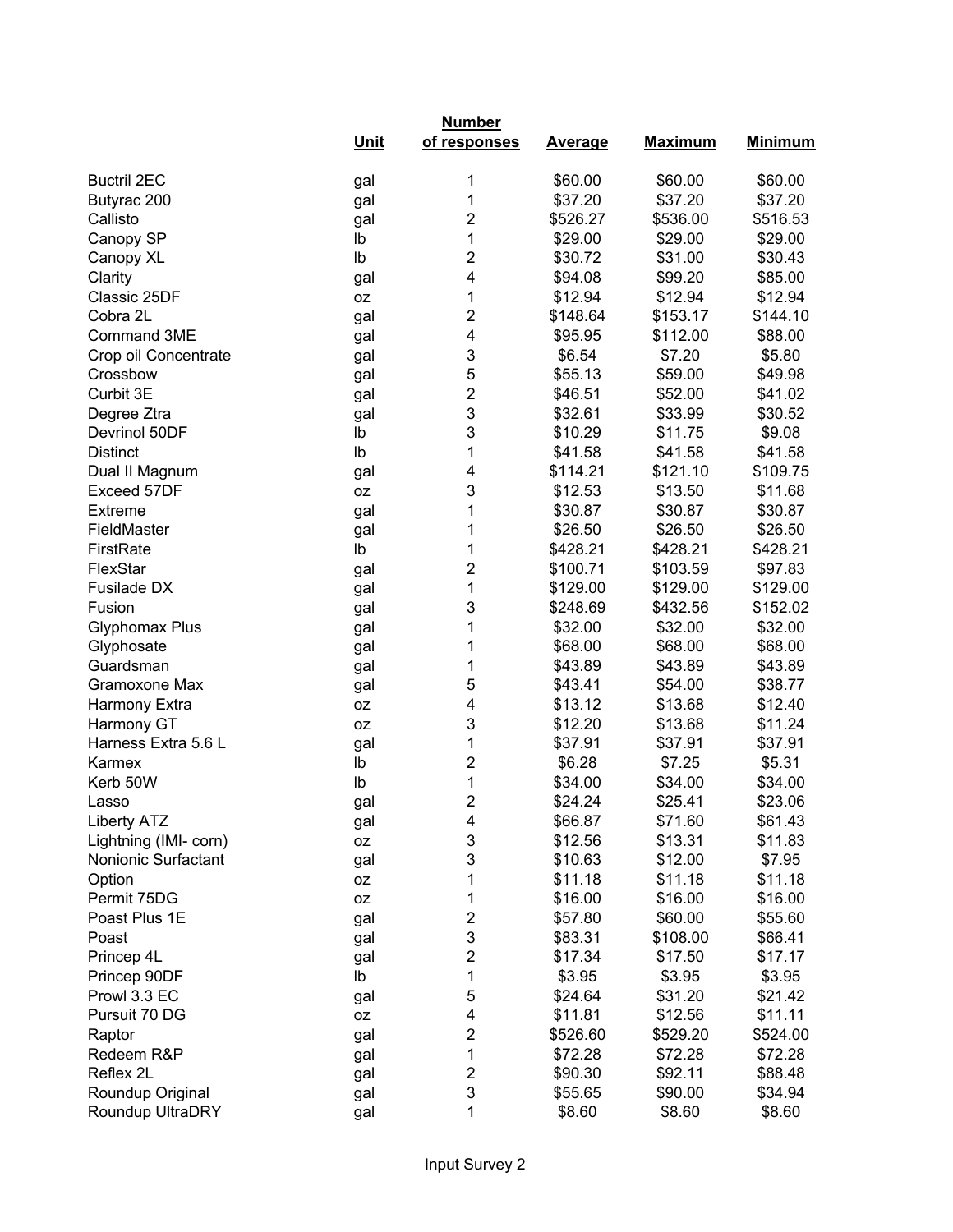|                               | <b>Number</b> |                         |                |                |                |  |
|-------------------------------|---------------|-------------------------|----------------|----------------|----------------|--|
|                               | <b>Unit</b>   | of responses            | <b>Average</b> | <b>Maximum</b> | <b>Minimum</b> |  |
| Roundup UltraMAX              | gal           | 4                       | \$52.87        | \$55.00        | \$49.20        |  |
| Roundup WeatherMAX            | gal           | 3                       | \$63.42        | \$68.92        | \$58.98        |  |
| Scepter 70DG                  | Ib            | 2                       | \$70.51        | \$72.29        | \$68.72        |  |
| Select 2EC                    | gal           | 4                       | \$201.87       | \$223.91       | \$189.53       |  |
| Sencor 75 DF                  | Ib            | 2                       | \$19.90        | \$19.95        | \$19.85        |  |
| Simazat                       | gal           | 3                       | \$12.58        | \$12.93        | \$11.93        |  |
| Simazine                      | gal           | 5                       | \$14.14        | \$15.20        | \$12.87        |  |
| Sinbar                        | Ib            | 1                       | \$28.40        | \$28.40        | \$28.40        |  |
| Spirit                        | OZ.           | 3                       | \$10.10        | \$10.71        | \$9.52         |  |
| Spartan                       | qt            | 5                       | \$92.54        | \$97.35        | \$88.20        |  |
| Squadron                      | gal           | 3                       | \$38.30        | \$40.19        | \$36.70        |  |
| Storm                         | gal           | 1                       | \$86.00        | \$86.00        | \$86.00        |  |
| Surflan                       | gal           | 1                       | \$95.20        | \$95.20        | \$95.20        |  |
| Touchdown IQ                  | gal           | 1                       | \$40.33        | \$40.33        | \$40.33        |  |
| <b>Treflan 4MTF</b>           | gal           | $\overline{c}$          | \$30.16        | \$33.60        | \$26.71        |  |
| Weedar <sub>64</sub>          | gal           | $\overline{\mathbf{c}}$ | \$13.91        | \$15.95        | \$11.87        |  |
| Weedone 638                   | gal           | 1                       | \$22.60        | \$22.60        | \$22.60        |  |
| <b>Seed</b>                   |               |                         |                |                |                |  |
| Alfalfa                       | Ib            | 3                       | \$2.00         | \$3.00         | \$1.15         |  |
| Clover, red                   | Ib            | 3                       | \$1.51         | \$1.75         | \$1.15         |  |
| Clover, ladino                | lb            | 3                       | \$2.62         | \$2.70         | \$2.50         |  |
| Corn, Average, Non Bt         | bag           | 1                       | \$90.00        | \$90.00        | \$90.00        |  |
| Grain sorghum                 | lb            | 1                       | \$1.20         | \$1.20         | \$1.20         |  |
| Soybean                       | lb            | 2                       | \$0.30         | \$0.31         | \$0.28         |  |
| Soybean, RR                   | Ib            | $\overline{2}$          | \$0.48         | \$0.50         | \$0.45         |  |
| Oats                          | cwt           | 2                       | \$15.83        | \$15.90        | \$15.75        |  |
| Tobacco (burley)              | pack          | $\overline{c}$          | \$8.75         | \$9.00         | \$8.50         |  |
| Tobacco (dark)                | pack          | 1                       | \$9.00         | \$9.00         | \$9.00         |  |
| Tobacco (Pelleted - Primed)   | pack          | 1                       | \$25.00        | \$25.00        | \$25.00        |  |
| Tobacco (Pelleted - Unprimed) | pack          | $\overline{2}$          | \$19.30        | \$19.60        | \$19.00        |  |
| Wheat                         | lb            | $\overline{2}$          | \$0.17         | \$0.20         | \$0.14         |  |
| Insecticides/Miticides        |               |                         |                |                |                |  |
| Admire 2F                     | pint          | 4                       | \$77.12        | \$79.00        | \$73.76        |  |
| Agri-Mek 0.15 EC              | pint          | 1                       | \$82.84        | \$82.84        | \$82.84        |  |
| Apollo SC                     | pt            | 1                       | \$200.00       | \$200.00       | \$200.00       |  |
| Asana XL                      | gal           | 3                       | \$105.14       | \$120.00       | \$91.00        |  |
| Capture 2EC                   | gal           | $\overline{\mathbf{c}}$ | \$417.22       | \$421.00       | \$413.44       |  |
| Confirm 2F                    | fl oz         | 1                       | \$1.33         | \$1.33         | \$1.33         |  |
| Diazinon 4E                   | gal           | 3                       | \$36.09        | \$37.76        | \$34.50        |  |
| Dimethoate 4EC                | gal           | 1                       | \$44.00        | \$44.00        | \$44.00        |  |
| Dipel                         | Ib            | 3                       | \$14.11        | \$16.00        | \$12.39        |  |
| Di-Syston 15G                 | Ib            | 3                       | \$3.55         | \$5.60         | \$2.25         |  |
| Force 3G                      | Ib            | 4                       | \$4.52         | \$4.81         | \$4.34         |  |
| Furadan 4F                    | gal           | $\overline{2}$          | \$79.77        | \$81.22        | \$78.31        |  |
| Imidan 70 WP                  | Ib            | $\overline{2}$          | \$9.75         | \$10.00        | \$9.50         |  |
| Kelthane 50WP                 | Ib            | 1                       | \$15.00        | \$15.00        | \$15.00        |  |
| Lorsban 15G                   | lb            | 4                       | \$6.06         | \$18.00        | \$1.89         |  |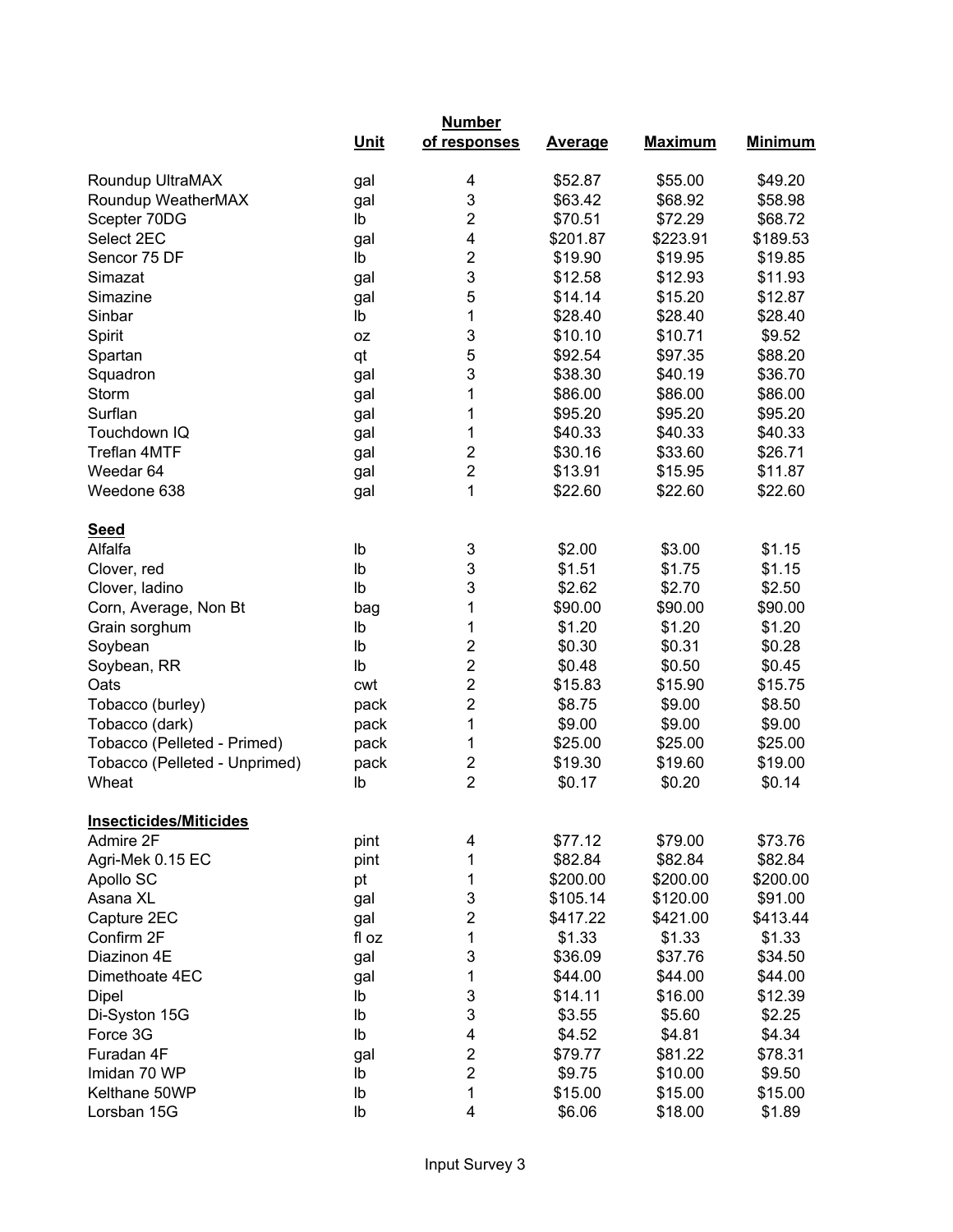|                                                 | <b>Number</b> |                         |                |                |                |  |
|-------------------------------------------------|---------------|-------------------------|----------------|----------------|----------------|--|
|                                                 | <b>Unit</b>   | of responses            | <b>Average</b> | <b>Maximum</b> | <b>Minimum</b> |  |
| Lorsban 4EC                                     | gal           | 4                       | \$41.89        | \$43.66        | \$40.00        |  |
| Lorsban 50 WP                                   | lb            | $\overline{2}$          | \$10.37        | \$11.00        | \$9.74         |  |
| Malathion 57EC                                  | gal           | 4                       | \$31.19        | \$37.00        | \$28.90        |  |
| Mustang 1.5EW                                   | fl oz         | 1                       | \$1.52         | \$1.52         | \$1.52         |  |
| Orthene 97                                      | Ib            | $\overline{\mathbf{4}}$ | \$11.85        | \$13.90        | \$10.50        |  |
| Pounce 3.2 EC                                   | gal           | 3                       | \$135.00       | \$158.00       | \$99.00        |  |
| Regent 4F                                       | lb            | $\overline{2}$          | \$4.79         | \$5.02         | \$4.55         |  |
| Sevin 80WSP                                     | Ib            | $\mathbf 1$             | \$6.30         | \$6.30         | \$6.30         |  |
| Sevin XLR                                       | gal           | 1                       | \$35.20        | \$35.20        | \$35.20        |  |
| Superior Oil                                    | gal           | 1                       | \$19.20        | \$19.20        | \$19.20        |  |
| Thiodan 3EC                                     | gal           | 3                       | \$32.65        | \$37.00        | \$28.95        |  |
| (Golden Leaf 33.7%)                             | gal           |                         |                |                |                |  |
| <b>Tracer</b>                                   | qt            | 1                       | \$256.00       | \$256.00       | \$256.00       |  |
| <b>Warrior 1EC</b>                              | gal           | 4                       | \$299.36       | \$368.00       | \$266.86       |  |
| <b>Growth Regulators</b>                        |               |                         |                |                |                |  |
| <b>Butralin</b>                                 | gal           | 3                       | \$54.32        | \$56.95        | \$52.00        |  |
| MH-30                                           | gal           | 3                       | \$11.33        | \$12.50        | \$10.75        |  |
| Prime +                                         | gal           | 3                       | \$57.32        | \$60.00        | \$53.00        |  |
| <b>Stifle</b>                                   | gal           | $\overline{1}$          | \$31.00        | \$31.00        | \$31.00        |  |
|                                                 |               |                         |                |                |                |  |
| <b>Fungicides/Bacteriacides</b><br>Abound 2.08F | gal           | 2                       | \$283.62       | \$310.00       | \$257.24       |  |
| Acrobat MZ                                      | Ib            | 3                       | \$16.51        | \$17.80        | \$15.55        |  |
| Actigard                                        | 0Z            | 4                       | \$58.29        | \$64.00        | \$54.00        |  |
| Bayleton 50 DF                                  | Ib            | $\overline{\mathbf{c}}$ | \$67.78        | \$69.00        | \$66.55        |  |
| Bravo 720 F                                     |               | 3                       | \$53.71        | \$64.00        | \$46.00        |  |
| Captan 50WP                                     | gal<br>Ib     | 3                       | \$4.15         | \$4.80         | \$3.66         |  |
| <b>Copper Sulfate</b>                           | Ib            | 3                       | \$1.18         | \$1.50         | \$1.01         |  |
| Dithane DF                                      | Ib            | 5                       |                |                |                |  |
| Elevate 50WG                                    |               | 1                       | \$3.39         | \$4.50         | \$2.70         |  |
| Ferbam 76 WP                                    | 0Z<br>Ib      | $\overline{c}$          | \$2.82         | \$2.82         | \$2.82         |  |
|                                                 |               | 1                       | \$5.54         | \$6.20         | \$4.88         |  |
| Flint 50 WG                                     | <b>OZ</b>     |                         | \$16.25        | \$16.25        | \$16.25        |  |
| Kocide 2000                                     | lb            | 3                       | \$3.25         | \$4.02         | \$2.52         |  |
| Maneb 80%                                       | Ib            | 1                       | \$5.50         | \$5.50         | \$5.50         |  |
| Manzate 200                                     | lb            | $\overline{\mathbf{c}}$ | \$3.73         | \$4.33         | \$3.13         |  |
| Nova 40 WP                                      | 0Z            | $\overline{\mathbf{c}}$ | \$4.48         | \$4.50         | \$4.46         |  |
| Quadris                                         | gal           | 5                       | \$289.75       | \$314.11       | \$242.81       |  |
| Ridomil Gold                                    | gal           | 5                       | \$756.71       | \$823.64       | \$704.00       |  |
| Rubigan EC                                      | qt            | 1                       | \$92.00        | \$92.00        | \$92.00        |  |
| Streptomycin 17W                                | Ib            | $\overline{\mathbf{c}}$ | \$22.58        | \$24.50        | \$20.65        |  |
| Sulfur 90WP                                     | Ib            | 1                       | \$0.53         | \$0.53         | \$0.53         |  |
| TerraMaster 4EC                                 | qt            | $\overline{\mathbf{c}}$ | \$84.53        | \$86.00        | \$83.05        |  |
| Tilt                                            | gal           | $\overline{\mathbf{4}}$ | \$365.05       | \$384.09       | \$358.05       |  |
| Topsin-M 70 WSB                                 | lb            | 1                       | \$21.00        | \$21.00        | \$21.00        |  |
| <b>Ultra Flourish</b>                           | gal           | $\overline{\mathbf{c}}$ | \$305.00       | \$320.00       | \$290.00       |  |
| Ziram 76DF                                      | Ib            | 1                       | \$3.38         | \$3.38         | \$3.38         |  |